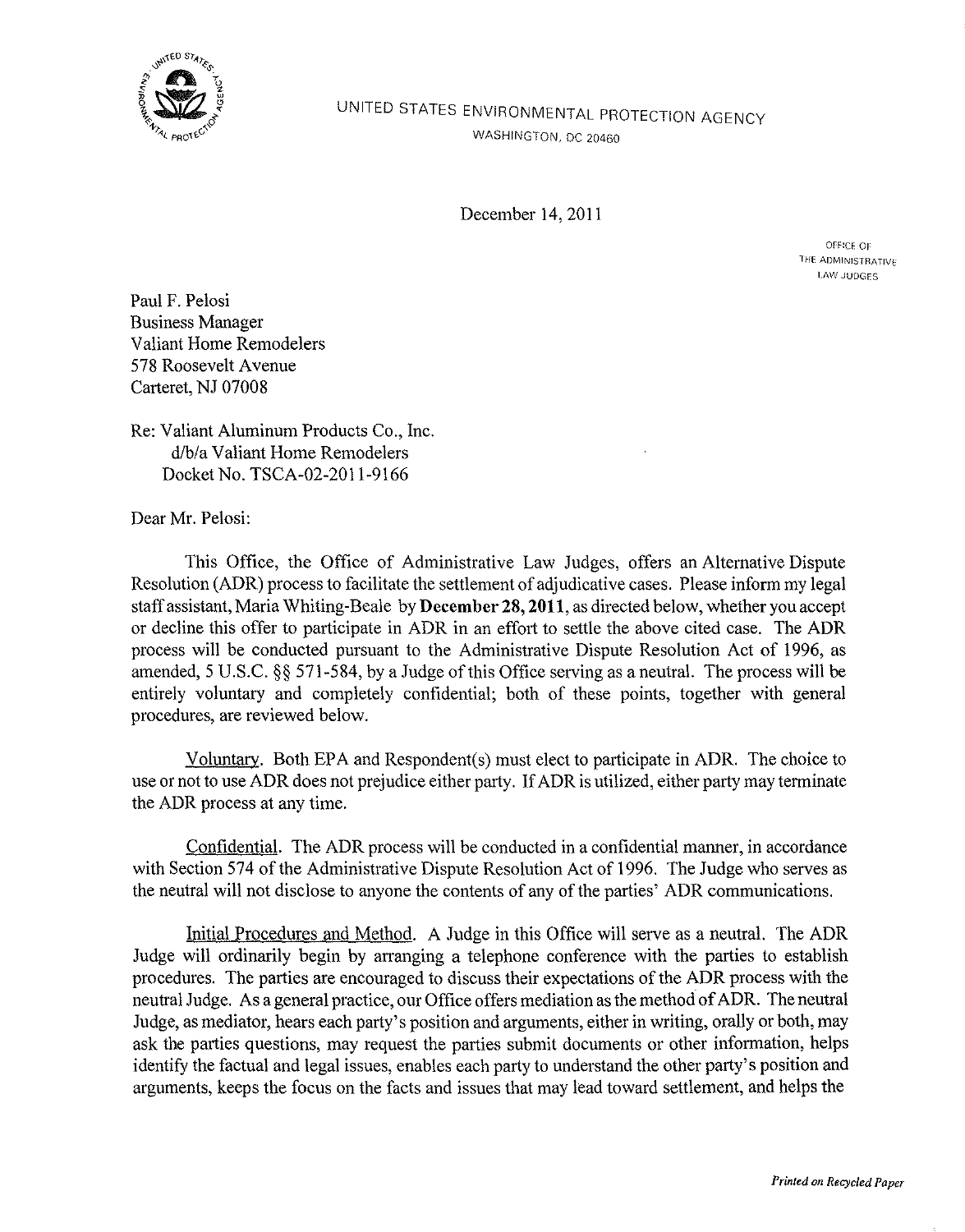parties explore their options, including practical concerns, to assist in reaching a settlement. At the parties' request, the neutral Judge may offer an opinion as to the strengths and/or weaknesses of a case and/or defenses, however the decision to do so, and whether to deliver the opinion in writing or orally, is entirely within the discretion of the neutral Judge. If the neutral Judge does offer an opinion, the parties may elect to discuss it with the neutral Judge separately or in conjunction with the other party or parties.

Authorization to Commit. For the ADR process to be effective, the persons communicating with the neutral Judge must either have authority to commit his or her side to a settlement, or have ready access to a person with such authority.

Method of Communication. All ADR discussions and conferences are held by telephone, except where the parties can demonstrate, and the neutral Judge agrees, that an in-person or video settlement conference, or that a visit to the facility by the parties and the neutral Judge, is necessary.

Non-Binding. The neutral Judge has no authority to impose a decision or settlement of the case on the parties. The purpose of ADR is to facilitate a settlement between the parties.

Impartial. The neutral Judges, like all Judges in this Office, render their decisions and opinions independent of any supervision or direction by any prosecuting or investigating employee or agent of the Environmental Protection Agency, and independent of the influence of any interested person outside the Agency, pursuant to Sections 554( d) and 557 of the Administrative Procedure Act. The Judges are certified as administrative law judges by the Office of Personnel Management and are appointed in accordance with 5 U.S.C. § 3105. The Judges are not subject to evaluation by the Environmental Protection Agency, or by any component or employee of EPA. These measures ensure the fair and impartial resolution of proceedings before this Office.

Duration. Unless terminated earlier by either party, the ADR process will continue for 60 days from the date the case is assigned to the neutral Judge. After that time, if no settlement has been reached, the case will be assigned to another Judge to commence the litigation process.

Follow-Up. At the termination of the ADR process, I will send the parties a questionnaire to elicit their views and experience with the process. The contents of individual questionnaires will be kept confidential and will be made available to the neutrals and others only in a composite format.

Again, please inform Ms. Maria Whiting-Beale by **December** 28, **2011,** whether you elect to participate in the ADR process that I have described. It is preferred that you email Ms. Whiting-Beale at whiting-beale.maria@epa.gov or send a facsimile to (202) 565-0044, however, you may also inform her by calling this Office at (202) 564-6271 and leaving a message for her, or by mailing a letter that will be received in this Office on or before the due date. The Office's mailing address is: